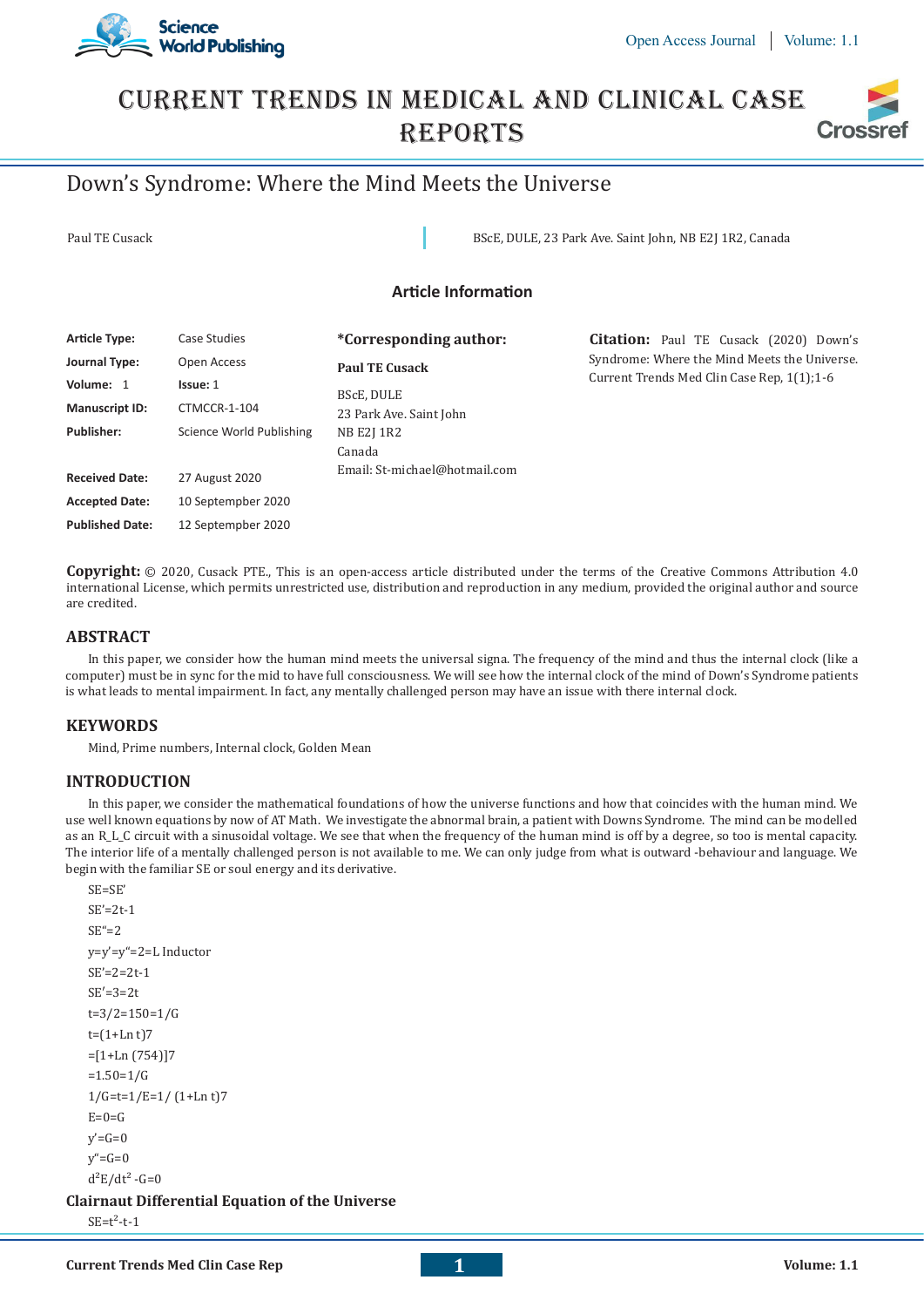

 $SE=2^2-2-1=1$  $SE'=2t-1$  $SE'=2(2)-1$ 3  $SE''=2$ SE=1; SE'=3; SE″=2 ∫∫y=∫∫y" ∫y²/2=∫y'  $2y^3(2)(3)=y$  $y^3/2=2$  $v^3 = 4$ y=0.1587=Moment=F ×d 0.1587=(8/3)d d=0.595~6 For an R-L-C circuit under sinusoidal current=4/3 R=0.4233 Xc=1/π  $XI = 2$ Impedance Z=1.009~1 Π Sense=2.67=SF  $V=iR$  $=(4/3)(-2)$ =-8/3 =ΠSenses F=-ks  $-8.3=(0.4233)s$ s=6.3 1/s=1587=1-sin 1=Moment=y  $0.1587 = t^2 - t - 1$  $t^2$ -t-0.8413=0  $t=-0.975;0.696-7$ t=7 is the time required for consciousness signal to be perceived.  $G^3/3=1/s$  $G^3=3/(4/3)=2.25$ G=1.310 Internal Clock

## **Tension between Primes and Integers:**

## **Gauss's Equation:**

Lim  $x \rightarrow \infty = \pi(x)/[x/Ln x]=1$ y=y'=1 Prime Number 1 is always a factor y=y'=2 Even Integer 2 is always a factor Now,  $Ln x=1/x$  $y=y'$  $x=1/y$  $y=1/x$ Ln  $(1/y)=1/(1/y)$ Ln  $(1/y)$ =y Ley y=1 Ln  $(1/1)=0=y$  $t^2-t-1=E$  $0^2$ -0-1=-1=dE/dt for y=1/x for t=1 And, Let y=2 Ln (1/2)  $=-0.693 - 7 = v$ See above. **Figure 1 Figure 1** 

Ln  $(1/y)'=1/(1/y)=y=2$  $2^2$ -2-1=1=dE./dt for the Ln function at t=1  $dE/dt=2t-1$ 1=2t-1  $t=1$ dE/dt=2t-1  $-1=2t-1$  $2t=2$  $t=1$ In either case t=1  $t^2-t-1=E$  $E=1^2-1-1=-1$  $E = (-1)$  $dE/dt = 0$  Minimum @  $(E,t) = (-1, 1)$ Prime is divisible by 1 Even Integer is divisible by 1 and 2 8/3÷2=4/3  $V=IR$  $8/3=(4/3)(2)$  $R=2=v=L$ **Even =Prime +Prime=**  $2=1+1$  $=$ L True!  $-2=(-1)+(-1)$ =-L True!  $t^2-t-1$  $=(2)^{2}-2-1=1$  $t^2-t-1$  $=(-2)^{2}-(-2)-1=5=SE=SE'$ So t=-2=-L =Resistance of the inductor that models the human



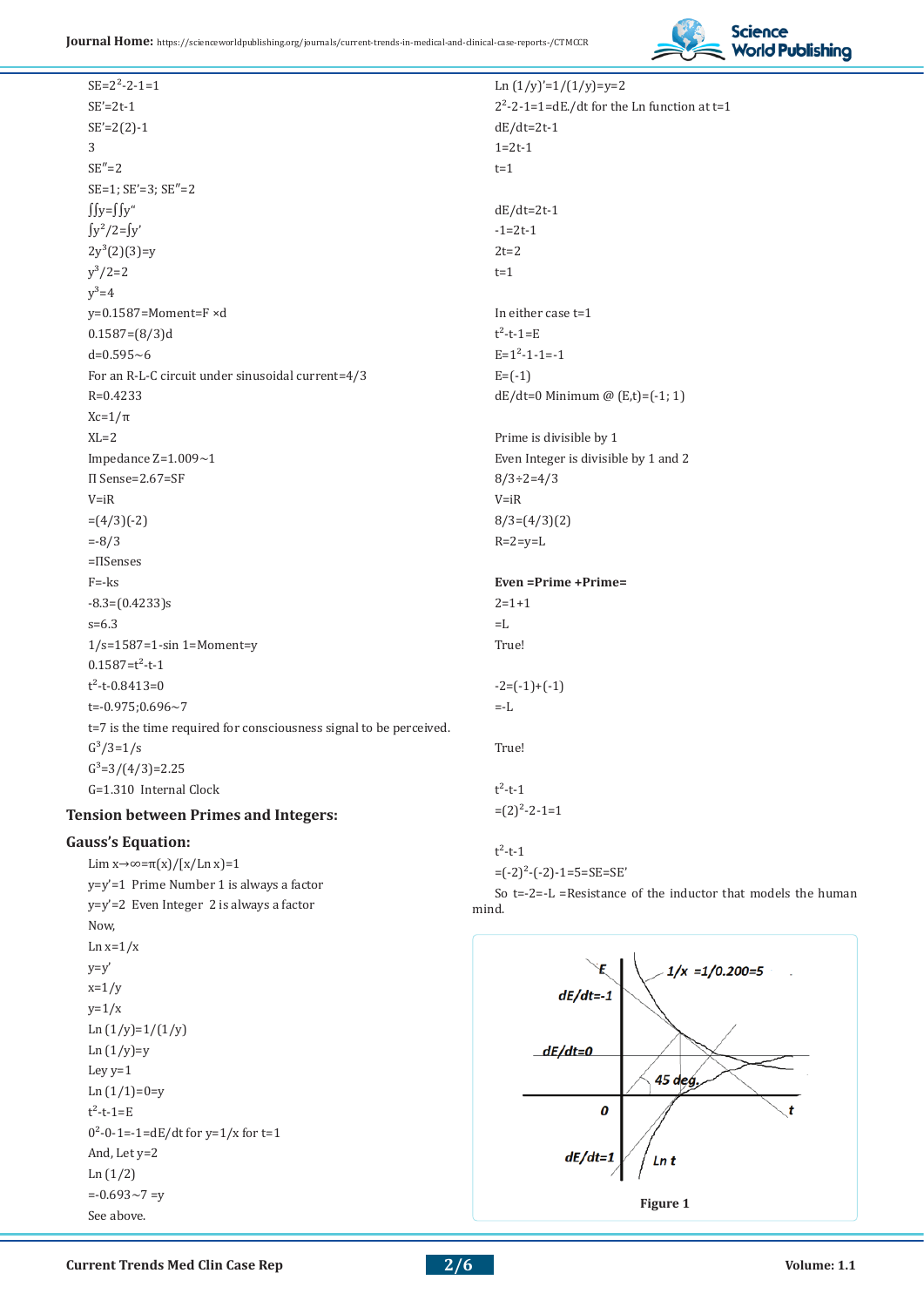

y=mx+b  $E=m(t+b)$  $1=0t1$ )+b  $b=1$ y=Mx+b  $E=-1=(0)1-b$  $b=-1$ b=cosθ  $E = \cos \theta$  $\theta = \pi$ 

## **Consciousness:**

 $sin^2 θ + cos^2 θ = 1$ sin<sup>2</sup>π+cos<sup>2</sup> π=1  $0^2$ +(-1)<sup>2</sup>=1  $1=1$ True! Prime +Prime=Even  $1+1=2$ 

#### **Gauss's Equation:**

Lim  $x \rightarrow \infty$   $\pi(x)/[x/Ln x]=1$ Multiply both sides by 2  ${12/[31/Ln 31]} \times 2$  $=1.329$  x2=2.658~8/3=SF.  $[31/12]^2$ =6.67=G  $F = GM1M2/R<sup>2</sup>$  $8/3=6.67$  M1  $(1)/(1^2)$ M=4 = Sense of Touch and the universal determinant. Prime +Prime= Integer 2Prime=Integer Prime=Integer/2 Integer/2  $y=2 \Rightarrow y=y'$ Integer/y=Integer /y′  $t^2-t-1=E=y$  $2^2 - 2 - 1 = 1 = E = y$ Integer/1=Integer /y'  $v'=1$  $y=2; y'=1$  $\int y'=1$  $y=1$ ∫y=2t  $v^2/2=2t$ Since t=1  $y^2/2=2(1)$  $y=2=E$  $E=2; t=1$ This is the golden mean triangle. The senses: Memory=-1 Intellect=-1 Soul=-1 Imagination =-2 Will  $=-2$ cos θ= $\overline{P}$ =Mν  $= -1$ 



θ=π

 $-1=M(1/\sqrt{2})$  $M=-\sqrt{2}=1=\Sigma$  Senses But, M=Ln t t=0.243  $(0.243)^2$ -0.243-1=1.184= Mass of the Periodic Table of the Elements. We consider the human mind. Mind=1-vs/vL 1-343/299792458 =1-1.1441  $=0.1443$  $E=(1+Ln t)7$  $0.1443 = (1 + \text{Ln } t)7$ Ln 1443=Ln (1) x 7Ln t) Ln  $t=0.1443$ t=115.36 E=sin  $60^\circ$ =F=Ma  $=8/3=4(a)$  $=6.666=$ G 2G=1.334=i=s  $V=IR$  $=(4/3)(-2)$ =-8/3 F=-ks -8/3=-(0.4233)s s=6.3 6.299/6.999=0.9=3² The internal clock runs at t=115.47 E=1/t=1/11547=0.866=sin 60 degrees=F F=Ma=0.866=M(1/sqrt2)=0.1225 The internal clock of the Human mind is coincident with the SF. t=11547 Freq=1/t=0.866=sin 60

**3/6**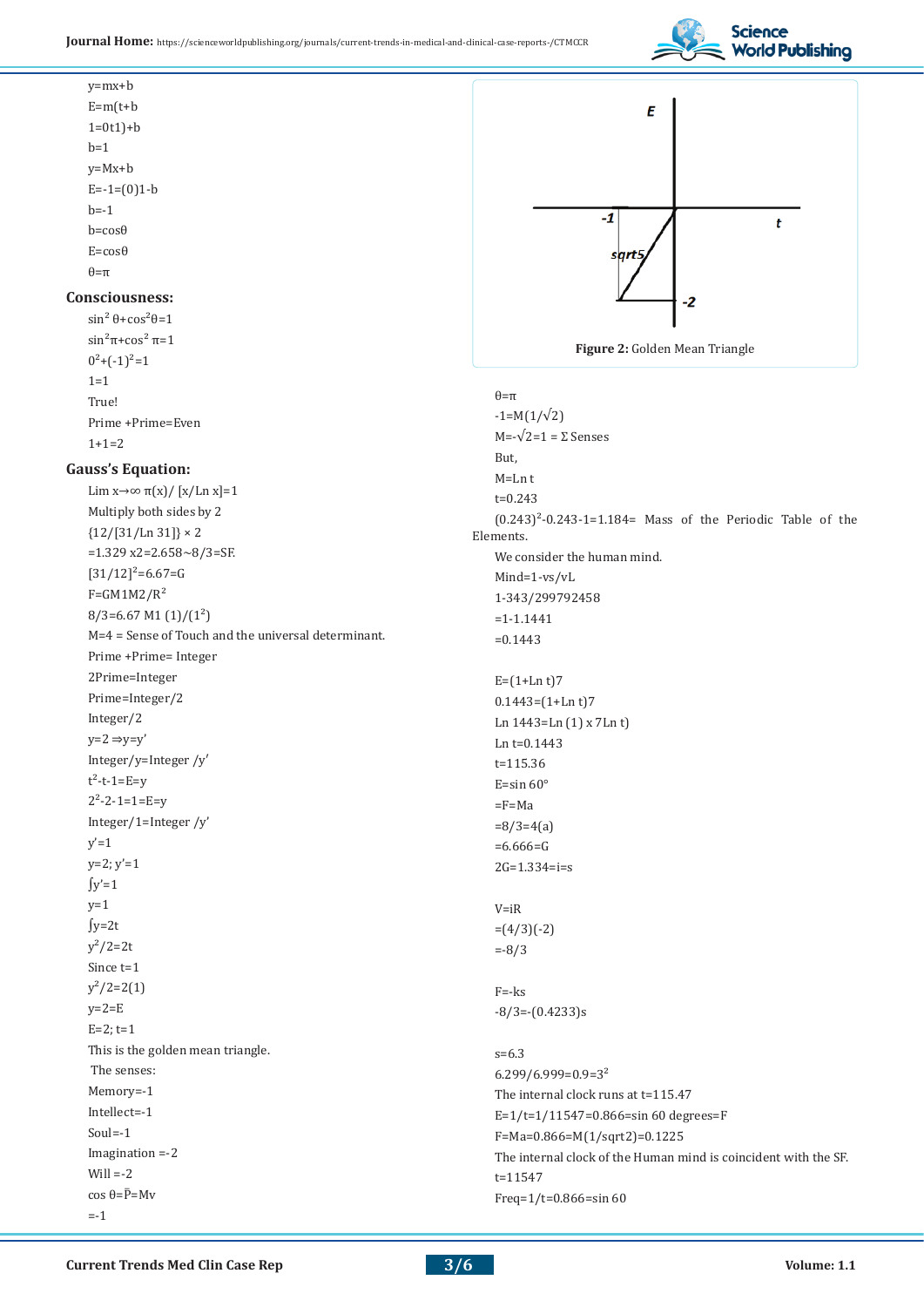

#### **Universal Parametric Equation**

sin (t) +1/3 cos(17t+ $\pi$ /3). Sin (17t+ $\pi$ /3) Let t=1 [csc  $60^\circ$ , c] csc60=1/sin 60

*The function for the brain's internal clock is:* sin (t) +1/3 cos(17t+ $\pi$ /3). csc 60°=1/sin 60°=1.1547  $1.1547^{2} + c^{2}$  $=4/3+0.9$ =223

 $t^2 + c^2$  $=t^2+(v/t)^2$  $=[1+v^2]/t^2$  $=(1+1/2)/(4/3)$ =1.1253

 $1.125/\sqrt{5} = 0.502 \times 1/2 = \cos 60^{\circ} = \text{tmin}$  $2t-1=0$ 2(1/2)-1=0 Minimum



#### **Circuit of the Mind:**

 $V-i7$ V=sin  $60^{\circ}$  (Z) =0.866(1.00919) =0.874 t=1/874=1.1442  $E=(1+Ln t)$ 1.1442=1+Ln t Ln t=0.1442 t=1.1551 E=0.866=sin 60° Freq=1/T=1/(1/t)=115.47=1/367.5=2.720~2.718=et 1/e1.1547=1/0.315~1/π

The unit for electrical resistance is the Ohm. The SI units are kgm^2/ sec^3 x Amps^2

So, if the frequency is off from 1/Pi, then there are three possibilities:

- 1. The brain mass is too low
- 2. The reaction time is too long
- 3. The Current, Amps are too high

P=V x A =sin x (4/3)=115.46 Cf. 115.47 above For mental deficiencies, either the resistance is too high, or the current is too low. Evens and Odds cos θ=-1  $\theta = \pi$ cos θ=0 θ=π/2 cos θ=1  $\theta = 0$ θ=[0; π/2; π] Even +Odd=0+-1=-1=Odd Even +Odd=∞ =∞-1≤∞ Even +Odd=∞-1  $Even+(-1)=\infty-1$ Even=∞ Even +Odd=∞=Even  $Odd=0$ "0" is both even and odd. Even=∞-1 Even=∞-Odd Even+Odd=∞ ∞-1+Odd=∞  $Odd=1$ Even=∞-Odd  $2 = \infty - 1 = E$ ven True!  $2+1=3$  $2+0=2$  $2 - 1 = 1$ Even-Odd=∞  $2 - 1 = \infty$  $1 = \infty$ Divide by ∞ 1/∞=∞/∞  $0=1$  $y=-y'$  $-sin 0^\circ = \cos 0^\circ$ cos θ+sin θ=0

 $\cos 0^\circ = 1$ sin  $0^\circ = 0$ cos 0+sin 0=1  $\cos^2$ +sin  $\frac{2}{3}$ =1<sup>2</sup>  $\sin^2$ +cos<sup>2</sup>=1

Euler's Identity =relation of consciousness.

The Down's Syndrome patient is addicted to dark pops -caffeine -like a junkie to heroine. He drinks 1 litre of dark pop every day. Its all he thinks about. I suspect the caffeine stimulates his mind to increase reaction time. A scale of reaction times could determine what degree of mental capacity an individual has.

O the scenes, only light and sound (sight and Hearing) are dependent of a signal that has a wavelength and thus a frequency. (Taste relies on chemical detection; Smell relies on chemical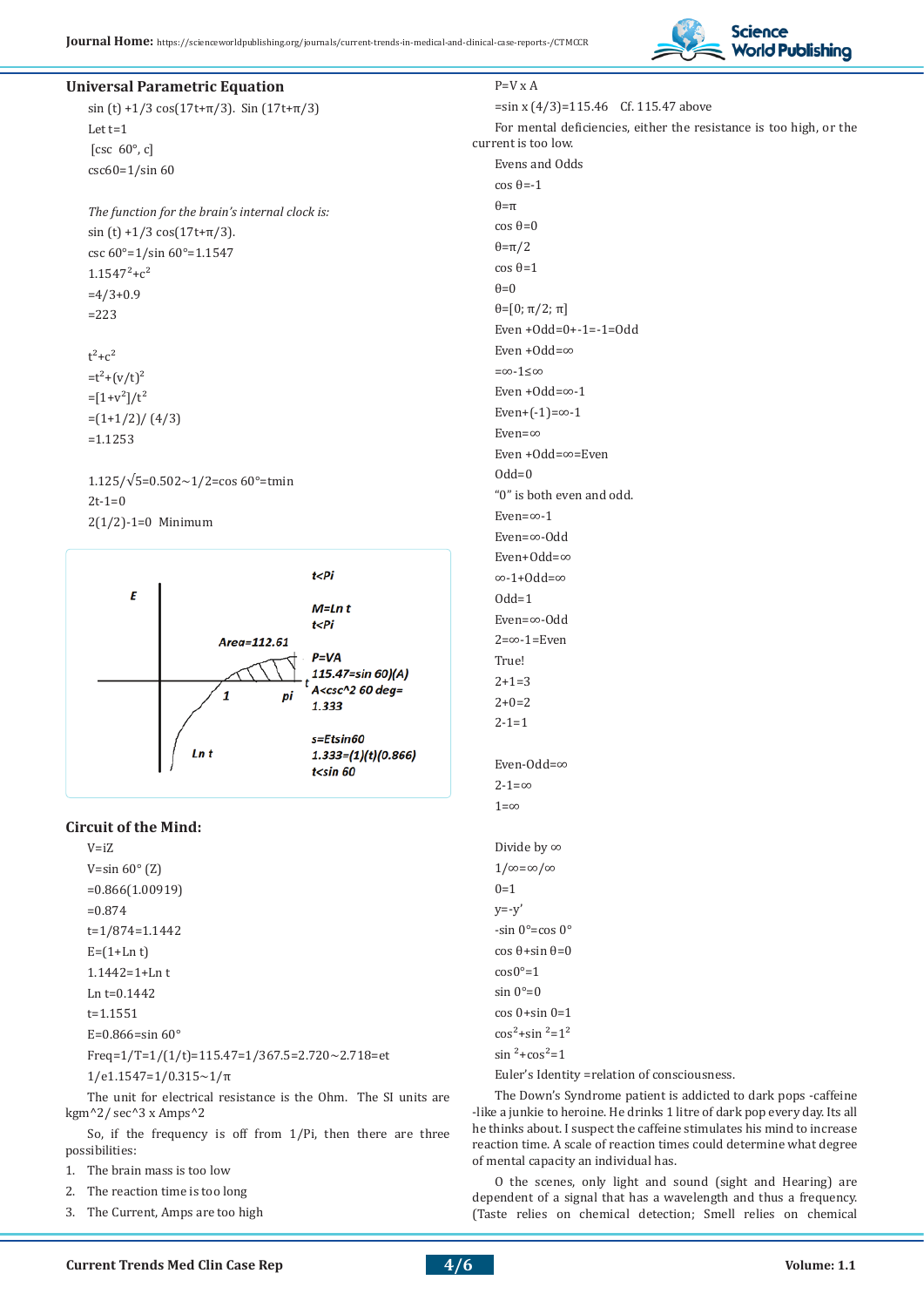

stimulation; and touch relies on compressive forces) The frequency of light is: Sound=20Hz-20,000Hz Light 480 Trillion Hz - 750 trillion Hz Mind=1-/vs/vL 1-20/20,000 -480/ 750  $=1+0.001-0.64$ =0.359  $e0.359=1/0.698\sim1/7$  $E = (1 + Ln t)7$  $0.698 = (1 + Ln t)7$  $t=1678$  $E = 5956 - 6$  $t^2-t-1=E$  $(1/0.5956)^{2}-(1/0.5956)-1=13.999-14$  $=2 \times 7$  $=$ v x t  $=$ E x t If y≠2 ⇒y≠y' and SE≠SE'which is where we began this paper.  $t=(1-Ln t)7$ t=π t=0.000001330 Emax=1/1330=751.8=Red Light tmin=(1-Ln 1)7 =1  $t=KE=1/2Mv^2$  $0.1330=1/2(4)v^2$  $v^2$ =6.65~G v=√G= taste sense  $\sqrt{G}$ = $(1$ -Ln t)7 G=(1-Ln t)14 567=(-Ln t)14 t=31.0 =12th Prime Number  $(31/12)^2$ =6.6736=G For the ln function,  $t=1:\pi$  $cos0=1=dE/dt=(Ln t)'=1/t$ cos π =-1=dE/dt=(1/t)' Add the functions  $1/t+1/(2t^2)$ =cos (0)+cos ( $\pi$ )=1-1=0  $(t+2)/t^2=0$  $t=2=v$  $t \times 7=14$ Potential of a nerve cell: V=iZ  $\Delta V = iZ$  $(-0.070+0.035)=0.105=i(2)$  $-0.035=$ i $(2)$  $i=-0.175$ =-1.00267 rads V=(-1.00267)(√1.00919) =-1.007266  $E = (1-Ln t)7$ E=V=-1.007266=(1-Ln t)7  $-1.007 - 1 = -Ln$  t=118.9=M  $-2.007 = -Ln t$ t=74.4 E=1/t==1337 Internal Clock. z=(35+70)/74.4=1.411=√2 Now  $dM/dt=2=z^2$  $t=KE=1/2\rho v^2 = (1-Ln t)-7$  $1/2(4/\pi)v^2$ =(1-Ln 74.4)-7  $v^2 = 19$  $KE=1/2Mv<sup>2</sup>$  $=t=1/2$ (Ln t)(19)  $=409.4$ TE=PE+KE+SE  $M[c^2+gh+1/2 v^2]+[t^2-t-1]$  $2[9+6.67+1/2(19)+(74.4)^{2}-74.4-1$ =-5560 = $1/179.8 \sim 1/180 = 1/\pi$  rads=t max EK+=RT/zF Ln [K+]0/[K+]1 =8.314 (36.5+273.15]/[√2(96485 ×6.023] •Ln [K]/[K] =[1.602 / √2]•1352 =1/652.96 =1531  $=1/652.9$  $=1/G0$ Aside: -Ln t=2.000 t=0.1352 Ln [K+]0/[K+]1=1352 The drop in extracellular K+ can lead to decrease in membrane potential of 35mV. This is the cause of downs syndrome.  $E=(1-Ln t)7$ 70=(1-Ln t)7 69=-Ln t -Ln t=1.831 t=e-1.831 =1.602 Coulombs V=iZ  $(-70)=-0.175(z)^2$ Z=400 Minimum Visible Light =380 nm √Z=20 Minimum Hearing Frequency ΔE/E=(105-35.39)/1602=43.45  $E=1/t=1/43.45=23.0$ 4345²-4345-1=1.246≤ Emin=-1.25

**5/6**